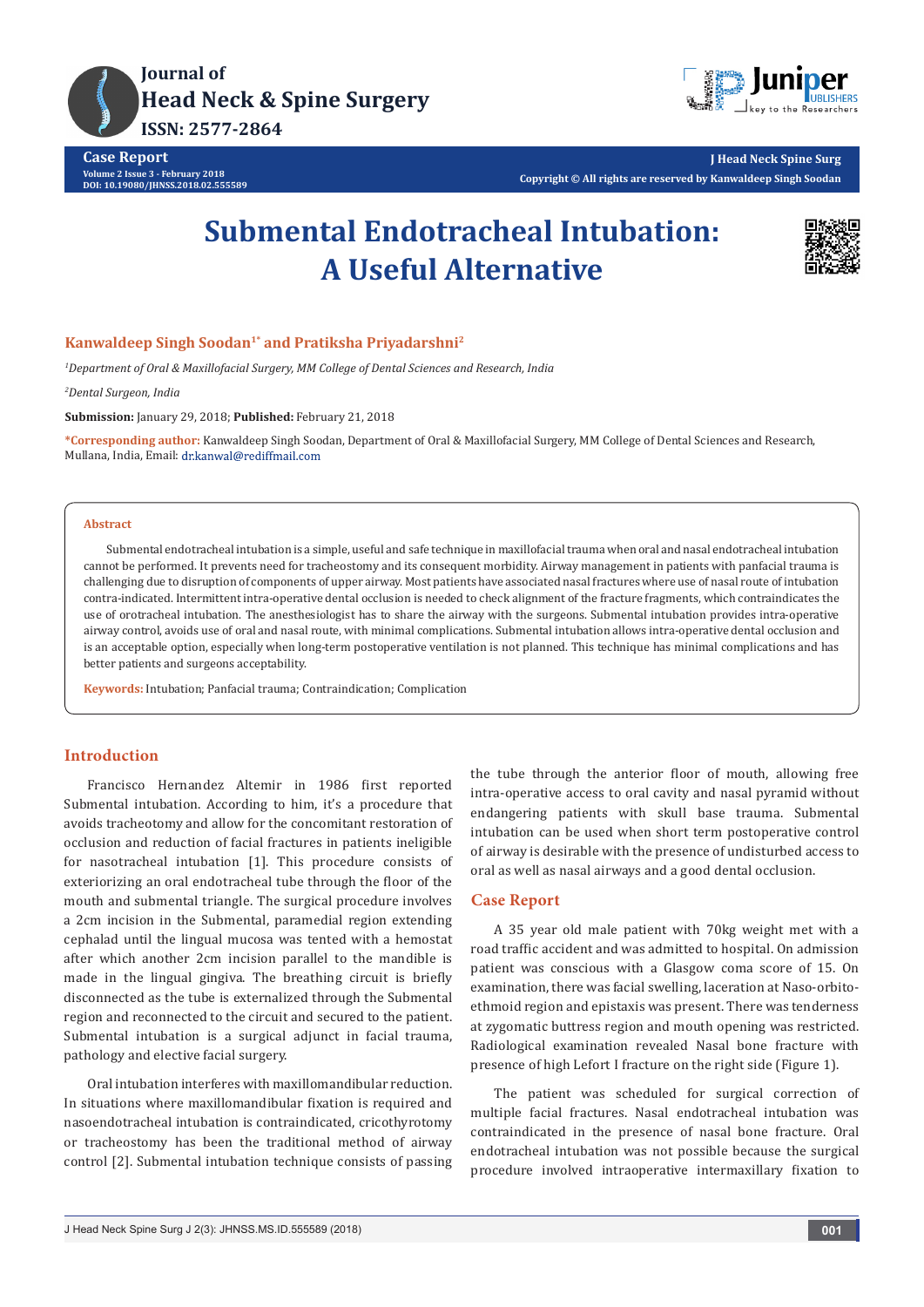## **Journal of Head Neck & Spine Surgery**

obtain occlusion. In order to avoid tracheostomy, submental endotracheal intubation was planned. Patient was kept fasting for 8 hours preoperatively. He was premedicated in preoperative room and then in operation theatre was preoxygenated with 100% oxygen for three minutes. A 2cm incision was made in left submental region parallel and medial to inferior border of mandible by the surgeon (Figure 2).



**Figure 1:** Computed radiograph with 3D reconstruction.



**Figure 2:** Submental incision.

It was extended intraorally through the mylohyoid muscle by blunt dissection. The endotracheal tube was briefly disconnected from the breathing circuit and the tube connector was removed from the tube. The pilot balloon followed by endotracheal tube was gently pulled out through the incision. The tube connector was re-attached and the endotracheal tube reconnected to an aesthesia breathing circuit (Figure 3).

Bilateral air entry was rechecked and found to be equal and the tube was fixed with 1'0 silk suture. Intraoperatively, the endotracheal tube was away from the surgical field and the surgeons could easily do the intermaxillary fixation to check occlusion. The total duration of surgery was five hours. At the end of surgery, submental intubation was converted to oral intubation. First the pilot balloon and then the endotracheal tube were pulled intraorally. The submental incision was closed using two skin sutures so as to allow certain degree of drainage. Patient was extubated uneventfully. After two months, submental scar was almost invisible.



**Figure 3:** Submental intubation.

## **Discussion**

Submental intubation is a simple, secure and effective procedure for operative airway control in maxillofacial trauma surgery. It allows surgeons to avoid the risk of epistaxis, iatrogenic meningitis or trauma of the anterior skull base after nasotracheal intubation as well as complications such as tracheal stenosis, injury to cervical vessels or the thyroid gland, subcutaneous emphysema, or recurrent laryngeal nerve injury related to tracheostomy [3,4]. The scar from the submental incision is thought to be less visible than a tracheostomy scar and is well tolerated by patients [5].

#### **References**

- 1. Altemir FH, Montero SH, Montero SH, Montero EH, Peña [MM \(2004\)](https://www.ncbi.nlm.nih.gov/pubmed/15479330) Hazards of submental tracheal intubation. Anaesthesia 59(11): 1140.
- 2. Phero JC, Weaver JM, Peskin RM (1993) Anesthesia for maxillofacial/mandibular trauma. In: Benumof JL, (Ed.), Anesthesiology clinics of North America. Anesthesia of otolaryngologic and head and neck surgery. Philadelphia: Saunders, USA, pp. 509-523.
- 3. [Caubi AF, Vasconcelos BC, Vasconcellos RJ, de Morais HH, Rocha NS](https://www.ncbi.nlm.nih.gov/pubmed/18305443)  (2008) Submental intubation in oral maxillofacial surgery: review of the literature and analysis of 13 [cases. Med Oral Patol Oral Cir Bucal](https://www.ncbi.nlm.nih.gov/pubmed/18305443) [13\(3\):197-200.](https://www.ncbi.nlm.nih.gov/pubmed/18305443)
- 4. [Amin M, Dill-Russell P, Manisali M, Lee R, Sinton I \(2002\) Facialfractures](https://www.ncbi.nlm.nih.gov/pubmed/12479188) and submental tracheal intubation. Anaesthesia 57(12): 1195-1199.
- 5. [Davis C \(2004\) Submental](https://www.ncbi.nlm.nih.gov/pubmed/15144261) intubation in complex cranio-maxillofacial [trauma. ANZ J Surg 74\(5\): 379-381.](https://www.ncbi.nlm.nih.gov/pubmed/15144261)